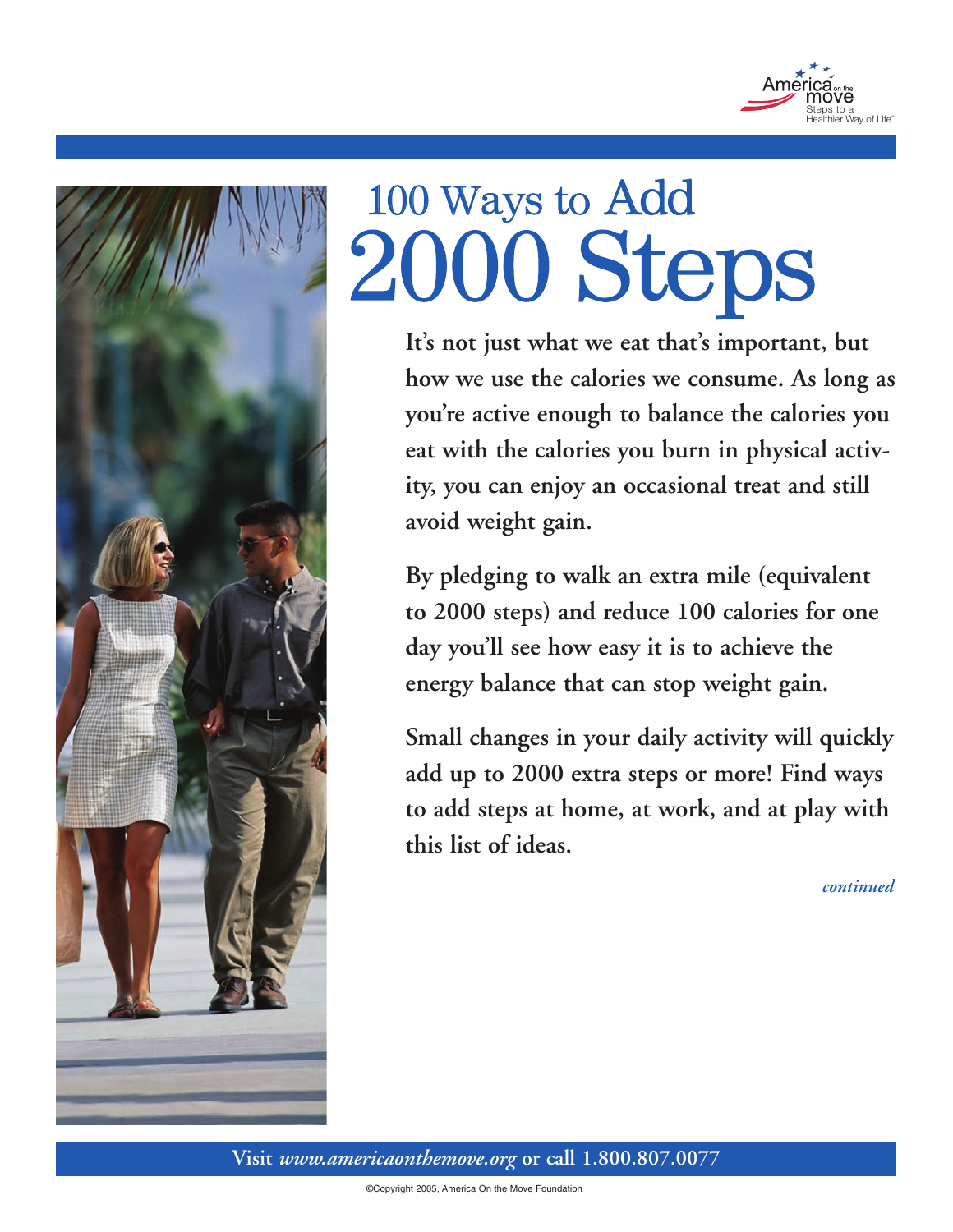



## At Home

**Household chores, neighborhood walks, and errands are great opportunities for adding steps. Try these ideas for increasing your walking:**

- Circle around the block once when you go outside to get your mail
- Walk around the outside aisles of the grocery store before shopping
- Drive or walk to a nearby high school and go around the track: 4 laps equals approximately 2000 steps
- Make several trips up and down the stairs to do laundry or other household chores
- Pass by the drive-thru window and walk into the bank or restaurant
- Stroll the halls while waiting for your doctor's appointment
- Listen to music or books on tape while walking
- Invite friends or family members to join you for a walk
- Accompany your children on their walk to school
- Take your dog for a walk
- Start a walking club in your community
- Walk to a nearby store, post office, or dry cleaners to accomplish errands
- Benefit a good cause by joining a charity walk
- Walk to your place of worship for services
- Cut the grass
- Pace around your house while talking on the phone
- Buy a walking video so you can get in your steps on rainy days
- Experience the splendor of a sunrise on an early morning walk
- Spur your imagination by observing your neighbor's landscaping and gardens while you walk — incorporate ideas from your favorites in your own yard
- Walk to a friend's house for a visit
- Try "retro walking"; walking backwards distributes your weight more evenly (be sure you're in a safe area and are aware of your surroundings)
- Keep a walking journal, in addition to tracking steps, jot down how you feel after returning from a walk — enhanced energy is a great motivator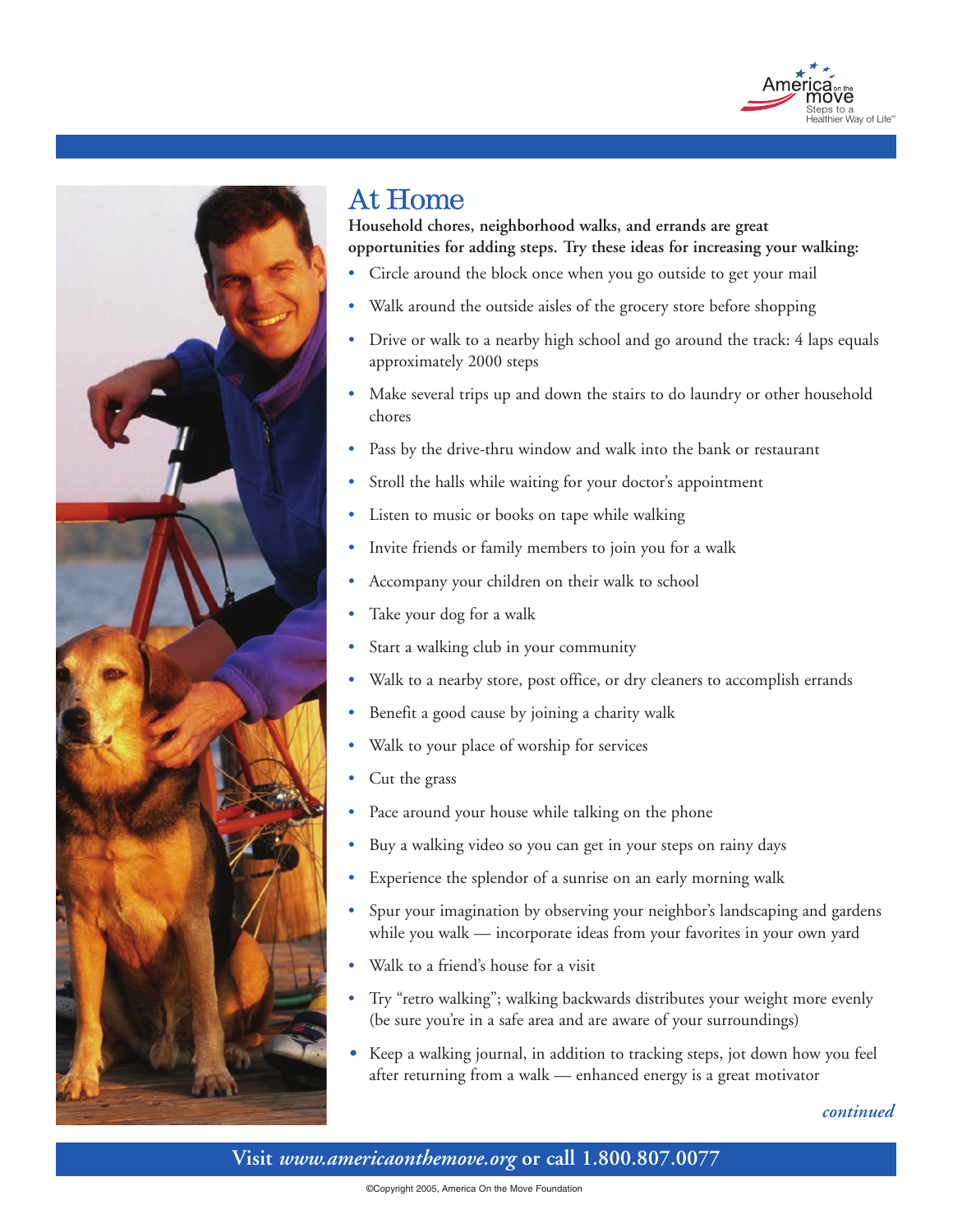



- Focus on walking distance over speed, it's better to get in more steps at a comfortable pace than to burn out quickly
- Walk on a treadmill on rainy days or when its too dark to walk outside
- March in place while watching your favorite TV show
- Reverse your walking routine start in the direction where you usually end
- Boost the results of your walk by using trekking poles
- Catch up on the day's events with your spouse and children on an after-dinner walk
- Sleep more soundly at night by taking a walk a few hours before you go to bed.

## At Work

**Adding steps to your workday can help you reduce stress and stay alert. Try these ideas:**

- Go for a walk before starting your morning commute, you'll energize yourself for the day
- Exit the bus 1 or 2 stops early and walk the remainder of the way
- Walk to work if you live close enough
- Refill your coffee cup at the machine farthest from your workstation
- Visit the restroom on the far side of the building
- Hold a meeting while you go for a walk
- Avoid elevators and escalators: take the stairs instead
- Park in the far reaches of the parking lot
- Escape the stress of a difficult day by excusing yourself for a few minutes of walking
- Walk to a nearby store to buy a treat for your co-workers
- Designate 10 minutes of your lunch break for a quick walk
- Start an office walking club
- Ask co-workers to join you on a before or after work walk
- Walk to co-workers desks to speak to them instead of sending an email

#### *continued*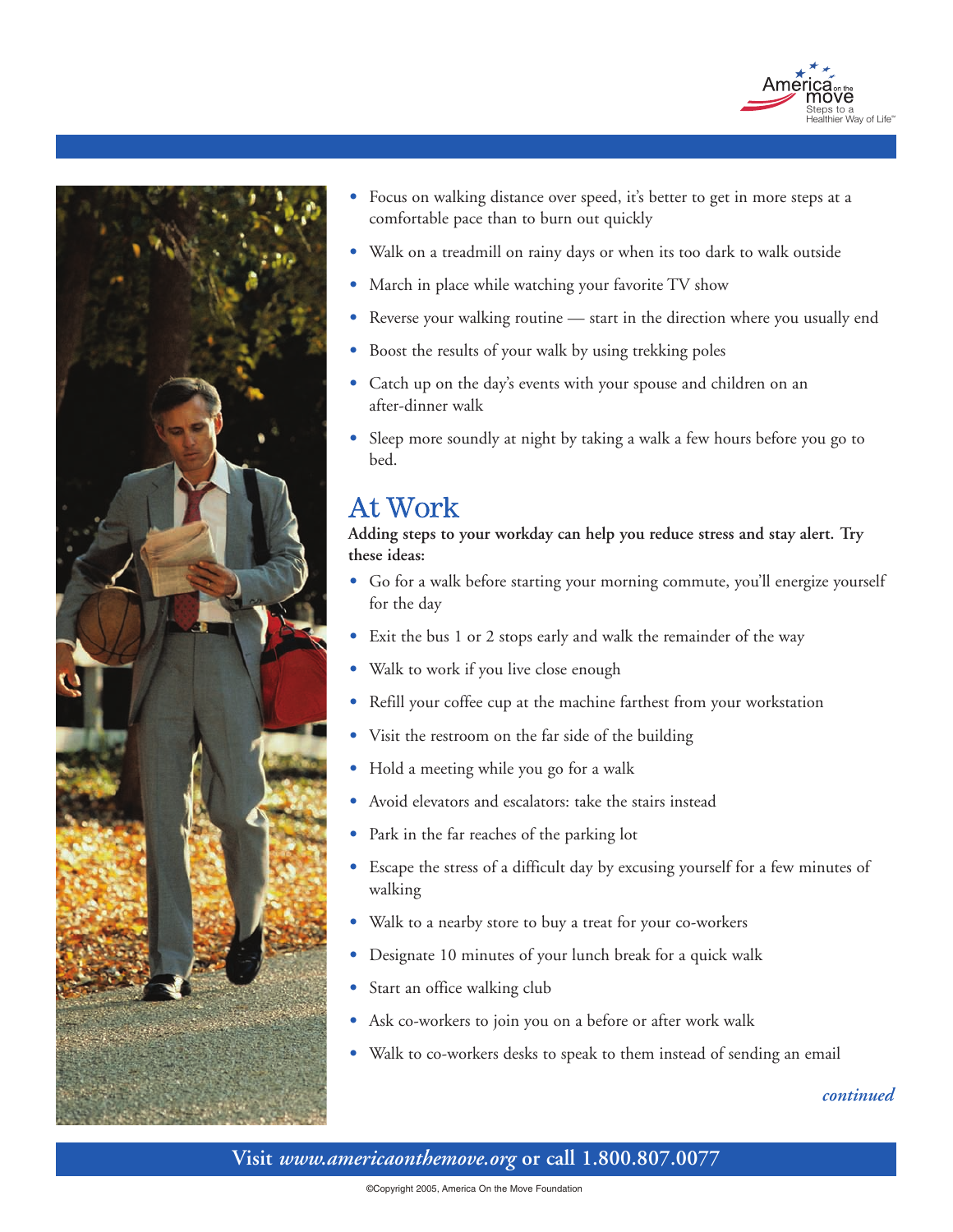



- Create a step competition with fellow employees see who can get the most steps in a day
- Encourage your co-workers to join you on walks during breaks or after work
- Climb the stairs or stroll the sidewalks for a few minutes at the end of your shift
- Shake off the effects of your evening commute by walking before dinner.

## At Play

**Whether your leisure time is specifically for physical activity or not, there are plenty of ways to add more steps. Try these ideas:** 

- Walk around the campus of a nearby university or college
- Window shop while you pace through a shopping mall
- Take the long route when browsing at a shopping center don't visit the stores sequentially
- Join a water walking class, the natural resistance of the water strengthens muscles
- Tour a museum, zoo, or nature preserve
- Circle around a swap meet or craft show before selecting your purchases
- Take up photography walk through a scenic location on a hunt for photo opportunities
- Sign up for a community 5K or 10K walking/running event
- Hike on a wilderness trail
- Vary your pace when walking, start out slowing then increase your speed, include short bursts of speed walking, then cool down with a slower pace at the end of your walk
- Strap a length of masking tape around your child's waist (sticky side out) so they can gather pretty leaves during the spring, summer, and fall
- Drive to a new walking trail and explore the different scenery
- Contact your local visitor's bureau or historical society and sign up for a walking tour
- Volunteer to walk dogs for an animal shelter
- Organize a community clean-up day and designate areas of the neighborhood for teams to walk through and remove debris as they go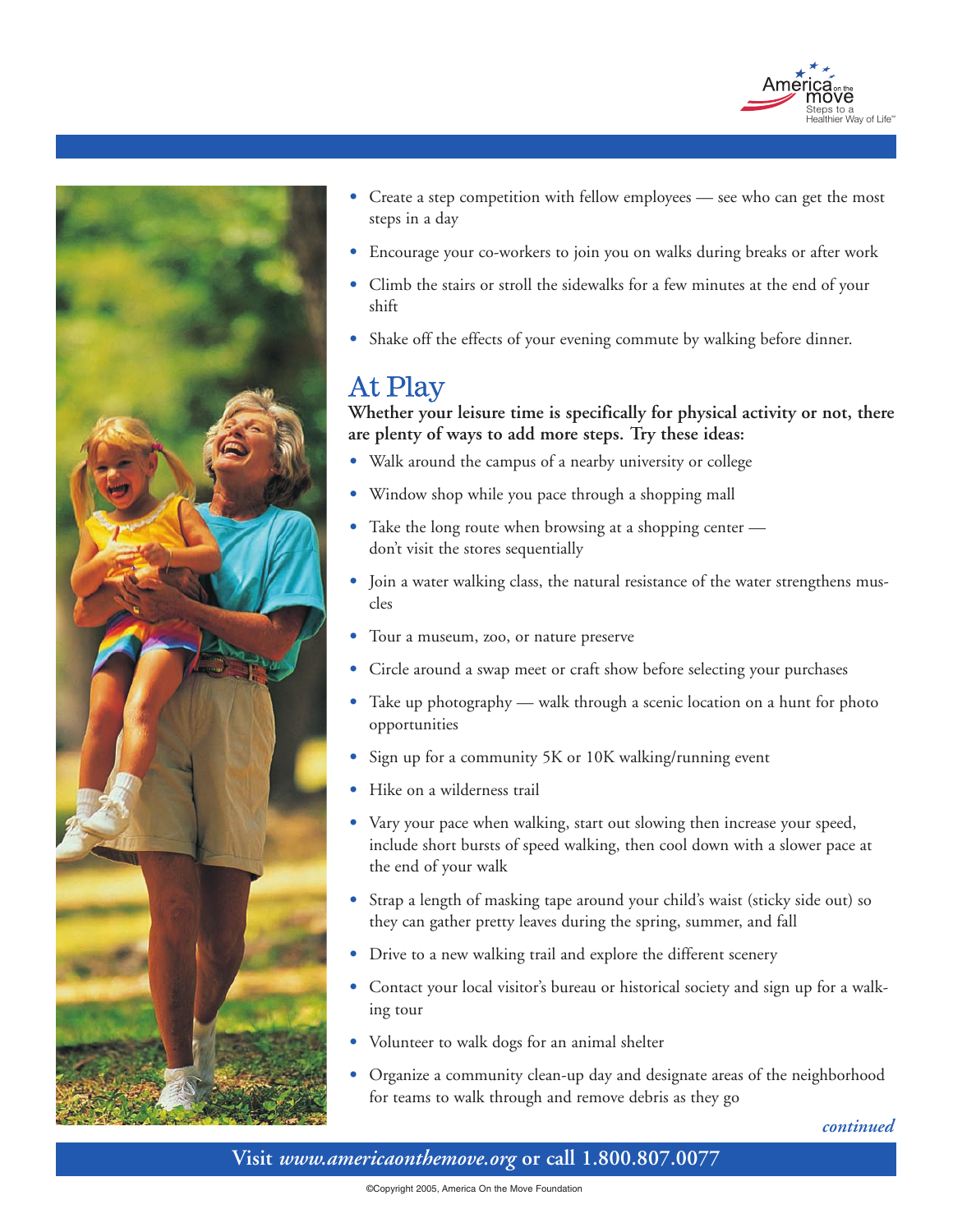



- Meet a friend for lunch at a restaurant you can walk to
- Plan a picnic with friends, family, and children and go for a walk after your meal
- Seek out bargains by walking through your neighborhood looking for garage/yard sales
- Explore nature by keeping a field guide handy when walking
- Skim the newspaper for upcoming events you can walk to such as a garden tour, high school play, or a concert in the park
- Walk around the restaurant or parking lot while waiting for to be seated
- Drive to a neighboring community and tour its main street on foot
- Reward yourself for step accomplishments for example, every time you reach your step goal for the day put a dollar in a jar and save for a special reward
- Take a step aerobics class
- Spend a day at the beach and walk the shoreline
- Watch for birds while walking; especially during the fall migration
- Get lost in a corn maze (many are set up during autumn)
- Entice your kids to join you by turning a walk into a scavenger hunt
- Stroll around the field while watching your child's sporting event
- Play a round of golf but pass on the cart
- Instead of talking on the phone with a friend, meet for a walk and talk
- Walk with your kids to the local park.

## Variety is the Spice of Life

**Other activities can count toward your daily steps. Here are some ideas for adding "steps" through minutes spent in other physical activities:**

- Sign up for a water aerobics class
- Join a beach or indoor volleyball team
- Play America's favorite pastime baseball or softball
- Hit the tennis courts
- Dance the night away at a club